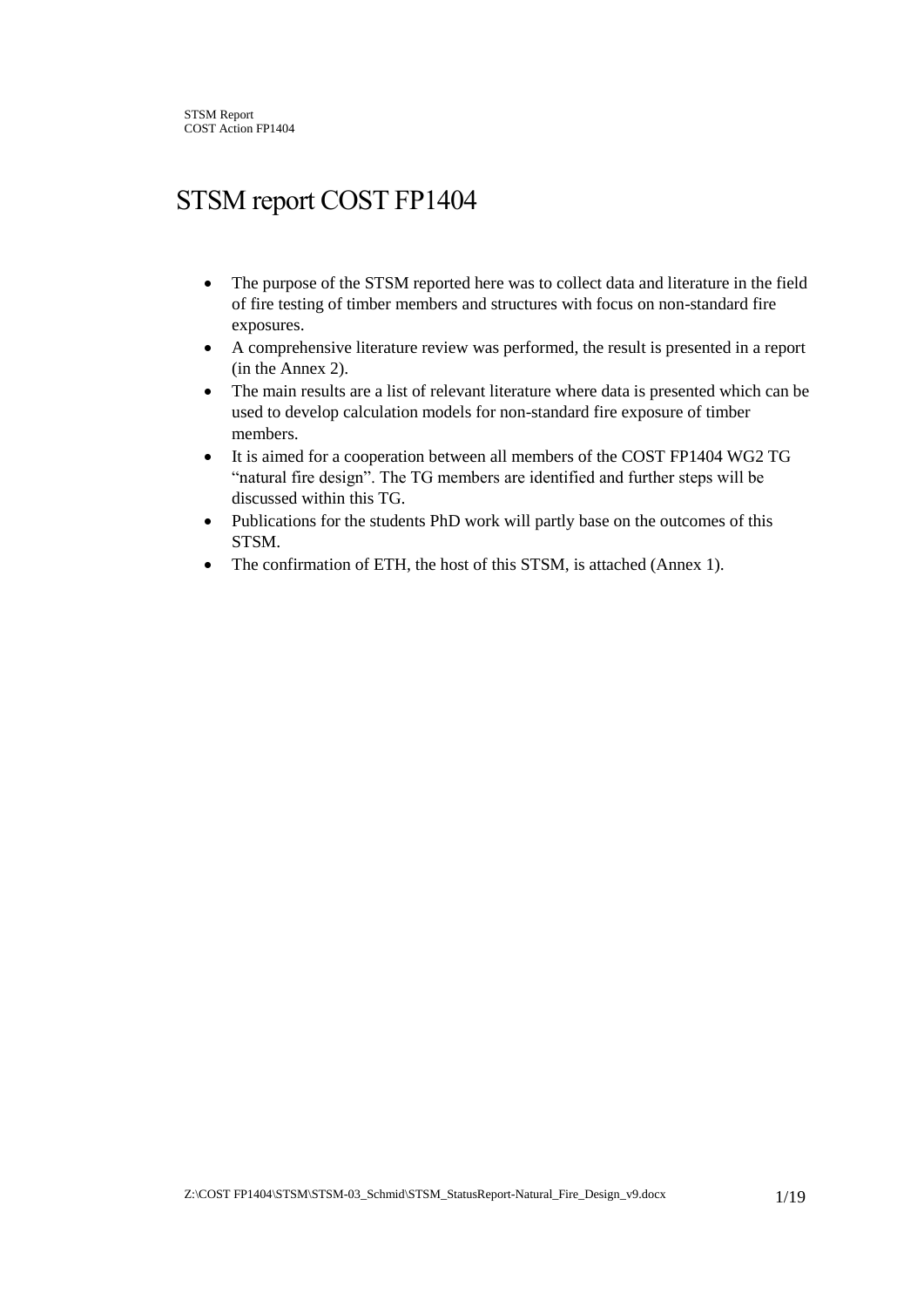# Annex 1 – Confirmation by the host institution

ETH Eidgenössische Technische Hochschule Zürich<br>Swiss Federal Institute of Technology Zurich

2015-11-26

Letter of Confirmation

In the name of the host institution, ETH Zurich, Department of Civil, Environmental and Geomatic Engineering (D-BAUG), Institute of Structural Engineering (IBK) the undersigned, Professor Andrea Frangi confirms the successful execution of the STSM by Joachim Schmid within the COST Action FP1404.

The STSM took place between 2015-10-08 and 2015-10-28. The purpose of the STSM was to collect data and literature of timber members exposed non-standard fire tests. The collection is content of a separate Scientific Report to be submitted to the COST Action FP1404 representatives.

Professor Andrea Frangi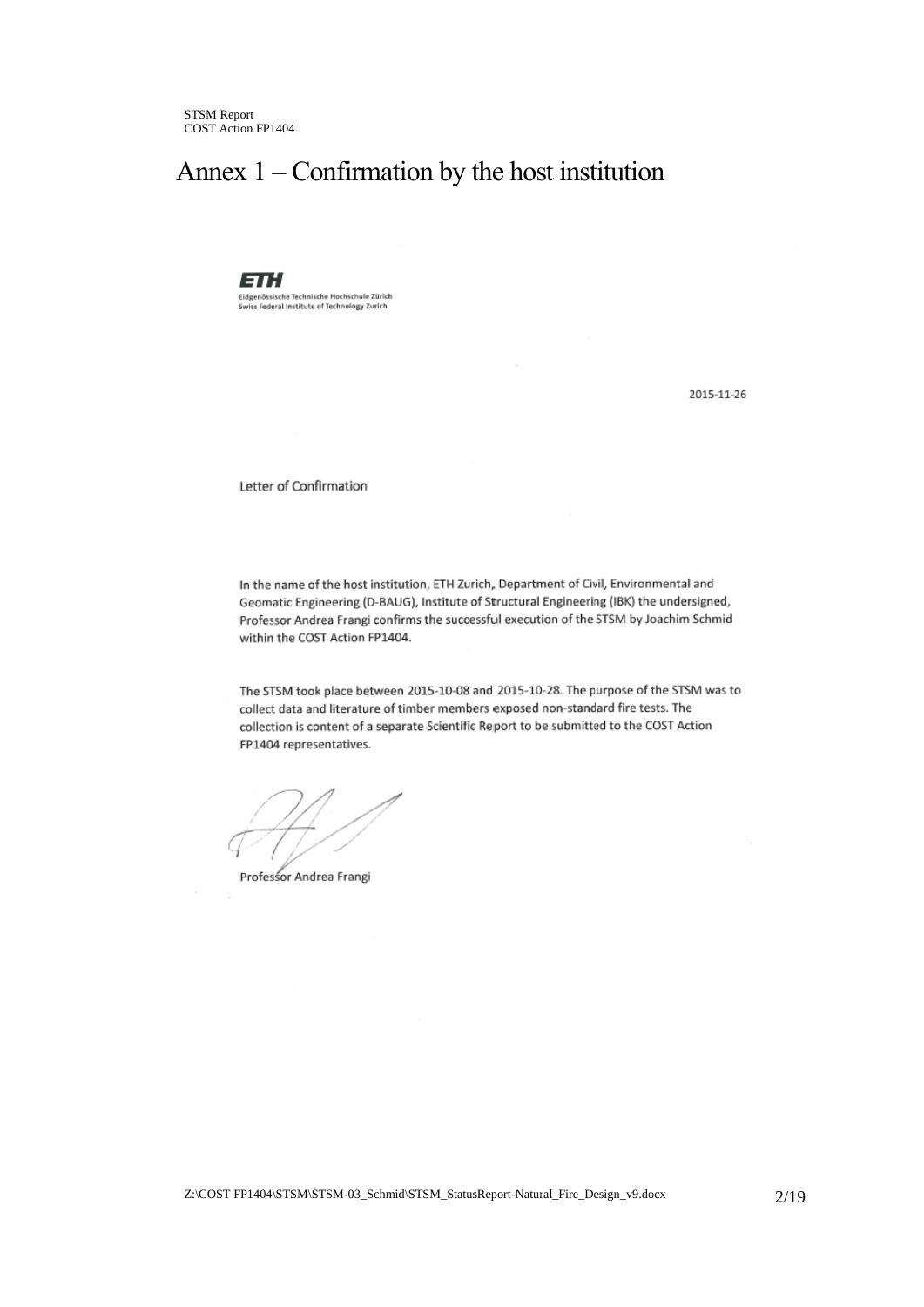# Annex 2 – Scientific report Literature review on non-standard fire tests

Report by Joachim Schmid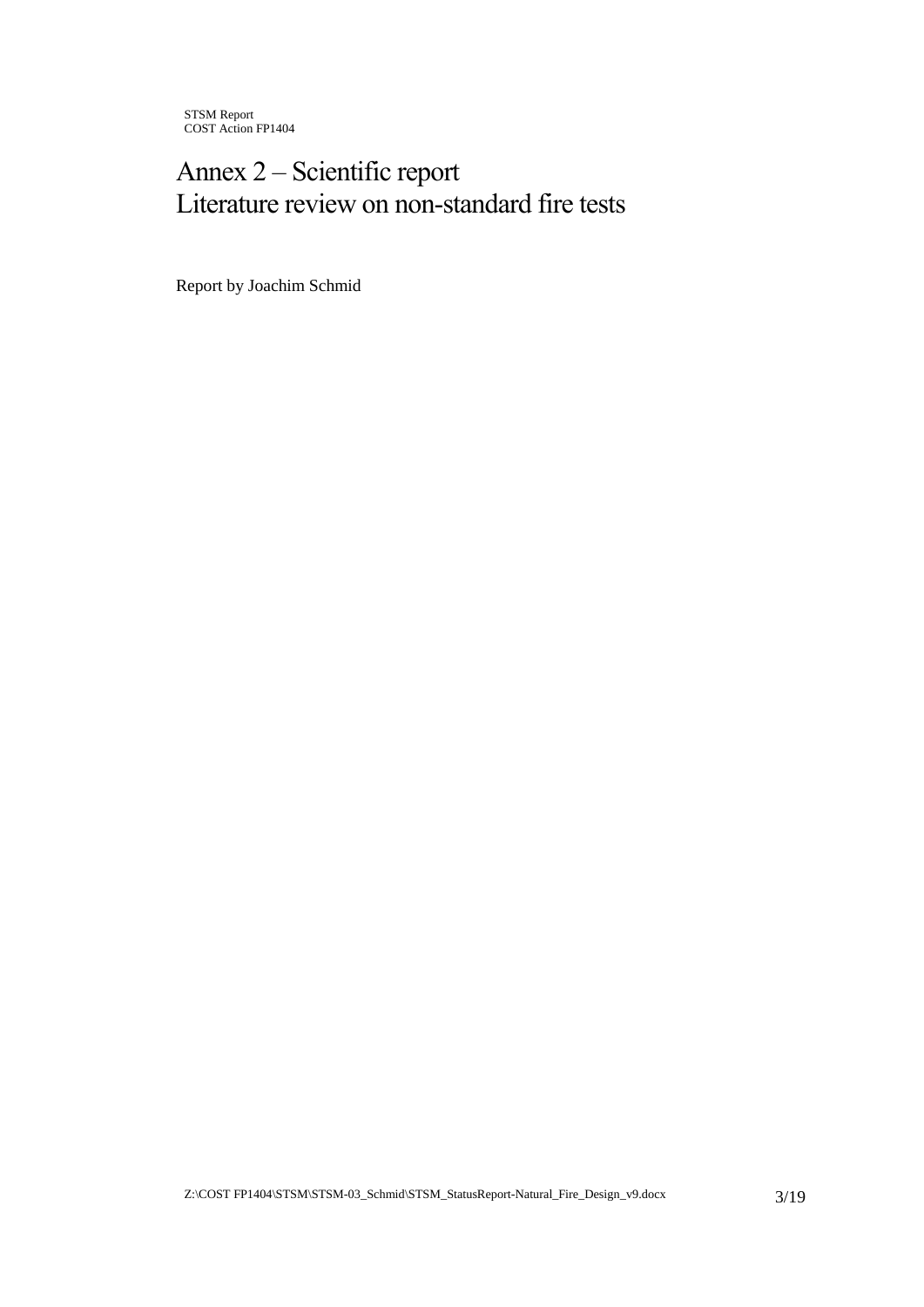# 1 List of aberrations

| AST         | Adiabatic Surface Temperature                                   |
|-------------|-----------------------------------------------------------------|
| <b>CLT</b>  | Cross laminated timber                                          |
| <b>COST</b> | European Cooperation in Science and Technology                  |
| iBMB        | Institute of Building Materials, Concrete Construction and Fire |
|             | Protection, Brunswick, Germany                                  |
| <b>RCSM</b> | Reduced cross-section method                                    |
|             |                                                                 |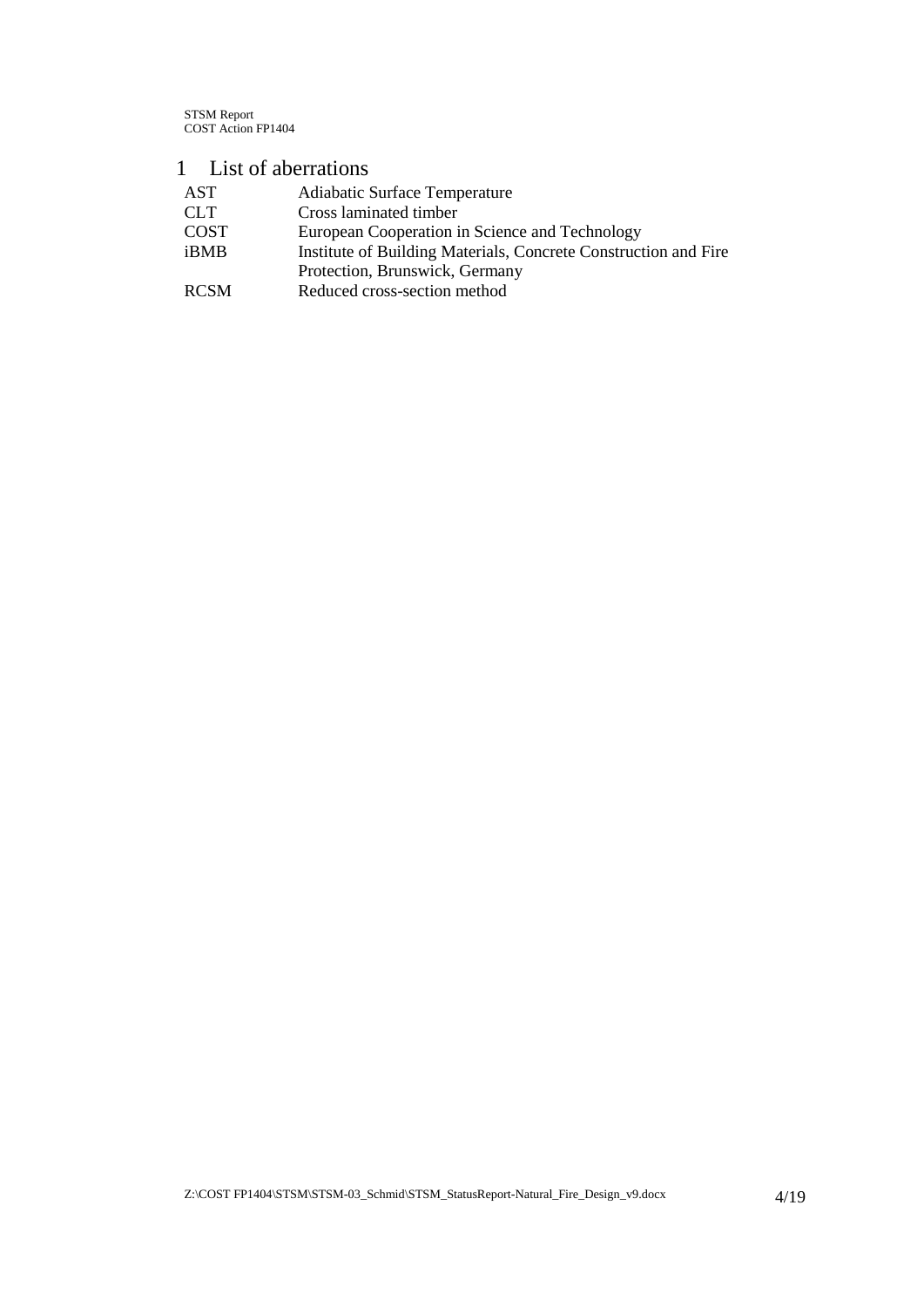# 2 Summary - Scientific tests and test programs with non-standard fire curves

| Reference           | <b>Tests</b>                | Outcome                                     |
|---------------------|-----------------------------|---------------------------------------------|
| (Hakkarainen, n.d.) | Protected<br>and            | Plume ignition risks fire spread to upper   |
|                     | unprotected<br>room         | levels; limited protection may have no      |
|                     | fires                       | effect.                                     |
| (J. König et al.    | Model<br>scale              | Temperature measurements later used to      |
| 1997)               | furnace tests               | develop a design model (J. König and        |
|                     |                             | Walleij 2000) implemented in the Annex      |
|                     |                             | B of Eurocode for fire design of timber.    |
|                     |                             | Charring continued in the decay phase       |
|                     |                             | even for low temperatures.                  |
| (Fornather, Jochen  | Model<br>scale              | Linear charring rate of Eurocode 5 was      |
| and Bergmeister     | furnace tests               | approved for standard fire exposure;        |
| 2000; Fornather and |                             | non-linear charring was observed for        |
| Bergmeister 2001)   |                             | parametric fire curves.                     |
| (Frangi, Andrea,    | CLT building fire           | The CLT building system allows safe         |
| Bochicchio, and     | <i>(initially)</i><br>tests | firefighting.                               |
| Lauriola 2008)      | protected)                  |                                             |
| (Leikanger Friquin  | <b>CLT</b><br>members       | The total fire load consists of the fire    |
| 2010)               | (furnace)                   | load in the room and the char layer         |
|                     |                             | (iterative process).                        |
| (McGregor 2013)     | fire<br><b>CLT</b><br>room  | Gypsum plasterboards in natural fires       |
|                     | <i>(initially)</i><br>tests | earlier failure<br>don't show<br>than<br>in |
|                     | protected<br>and            | standard fire tests. Detailed charring      |
|                     | unprotected)                | report.                                     |
| (Hopkin, 2010)      | (furnace)<br>König          | Modified<br>material<br>for<br>properties   |
|                     | and with timber             | temperatures higher than $500^{\circ}$ C.   |
|                     | assemblies<br>frame         |                                             |
|                     | (furnace)                   |                                             |
| (Frangi and Fontana | Hotel<br>modules            | Burn out seem to be unlikely for            |
| 2005)               | (exterior)                  | unsprinklered wooden compartments.          |
| (Lange et al. 2015) | Beams exposed to            | A comprehensive statistical evaluation      |
|                     | standard and non-           | of the charring rate and a corresponding    |
|                     | standard fire tests         | zero-strength<br>layer<br>considerable      |
|                     |                             | deviating from the Eurocode model           |
|                     |                             | (RCSM).                                     |
| (Roy 2015)          | Ad hoc tests with           | Air flow and surface heat flux limits for   |
|                     | radiant heat panel          | sustaining combustion.                      |
|                     | exposed<br><b>CLT</b>       |                                             |
|                     | specimens                   |                                             |

*Table 1. Overview of non-standard fire exposure tests.*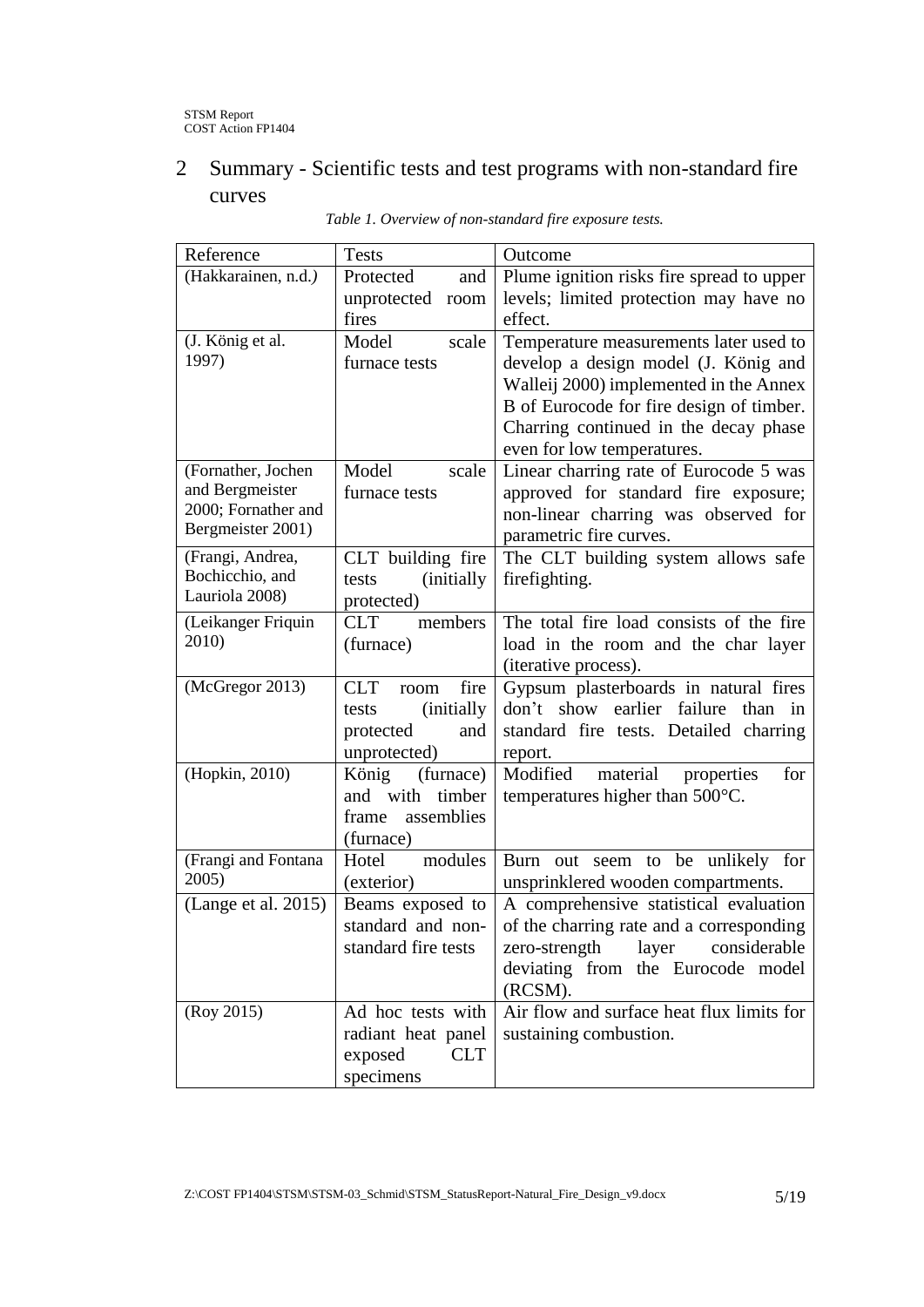## 3 Introduction

The literature review in this study focuses on the available information regarding nonstandard fire design and testing of timber structures, timber members and wood-based products. General information about non-standard fire design is available in many references and is not repeated here. Literature addressing combustibility in tests and theoretical thoughts are summarized here to follow up the conclusions which might have impact on this study.

This report is a STSM (Short Term Scientific Mission) report of the COST Action FP1404, Fire Safe Use of Bio-Based Building Products during the first of four years lifetime. During the first year the goals are to collect knowledge in different topics related to the four available Working Groups. This should allow further identification of knowledge gaps and allow coordinated further research performed ideally in close cooperation of the participating countries.

#### **3.1 Fire design according to European standards**

The Eurocode is a series of European standards (EN standards) to overcome national borders with respect to design procedures for buildings. The first drafting was done during the 80s and 90s based on a public procurement Directive in 1971 [Joint research centre, [https://ec.europa.eu/jrc/\]](https://ec.europa.eu/jrc/).

The possibility for performance based design (PBD) was included for the fire design of buildings in the codes (part 1-2) for design of steel, concrete, timber and masonry structures [EN 1993-1-2, EN 1994-1-2, EN 1995-1-2, EN 1996-1-2]. The European approach incorporated the fire design in the material design standards. Although a European approach exists, the national regulation and traditions respectively give large differences in the fire curves. The national different view on the use of the fire curves was content of a previous COST Action, C26, Urban Habitat Constructions under Catastrophic Events(Mazzolani 2010). A survey showed that the definition of the fire loads vary significantly. Limitations exist using fire load densities, localized fire but also the parametric temperature-time curves. Further, an approval for the usage might be needed, the range of documentation differs as well as a certification process for designers might be required.

#### **3.2 Fire testing**

Fire resistance tests for testing the separation function or load-bearing resistance is done in Europe using the standards series EN 1363 for the general requirements. Nominal time temperature curves are specified defining temperature-time fire curves depending on the time only. In part EN 1363-1 three different curves are given, see [Figure 1.](#page-6-0)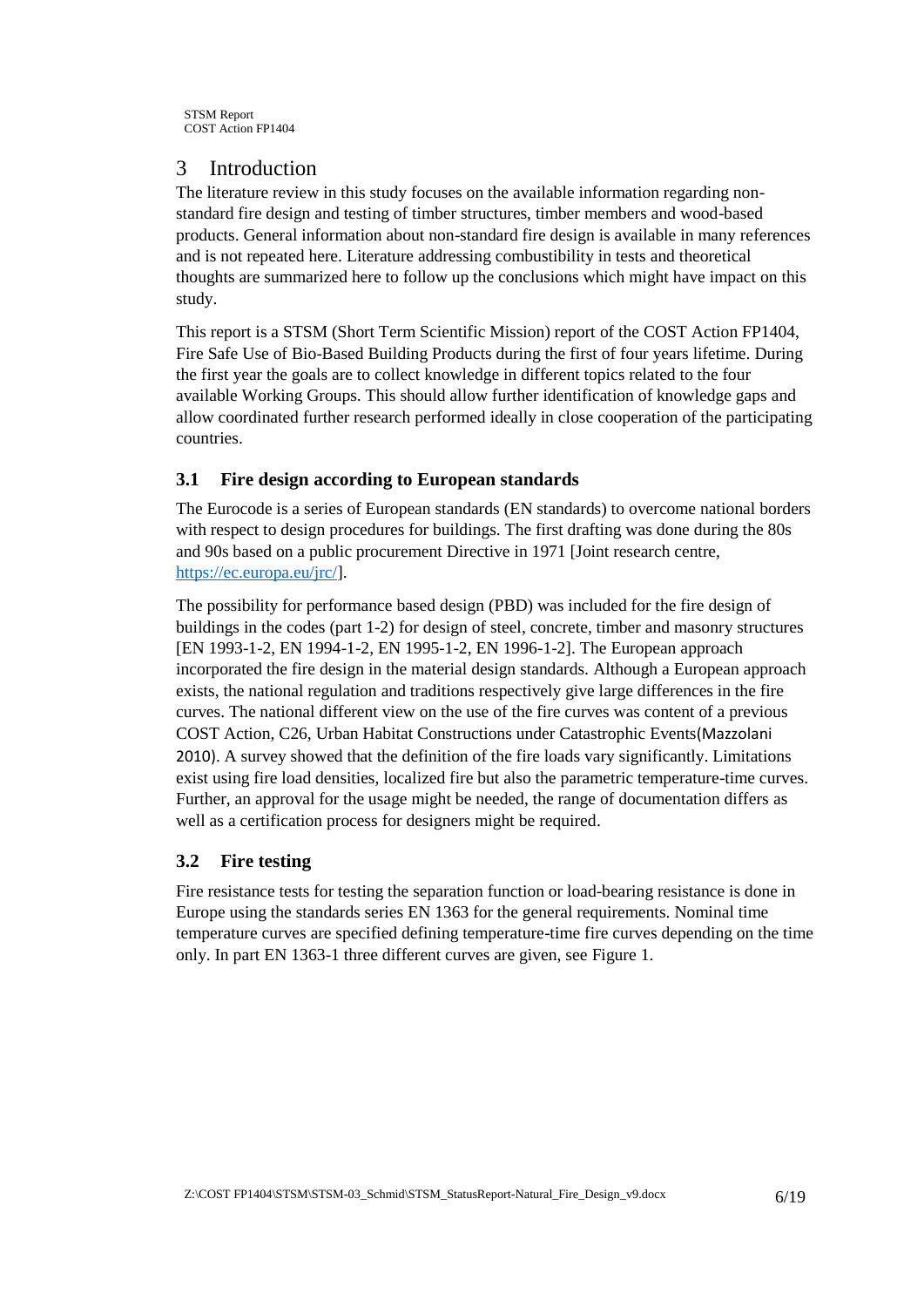

*Figure 1. Different nominal fire curves specified in EN 1363-1.*

<span id="page-6-0"></span>Together with the plate thermometer [Wickström, EN 1363-1] the fire curves shown in [Figure 1](#page-6-0) are a tool to compare structural elements and assemblies with each other.

Apart from the nominal fire curves design fire curves exist. In general they consider the specific boundary conditions of the compartment to predict the fire development within the specific compartment. The lack of a general agreement on fire curves (see even Capture 0) does in general imply deviating boundary conditions for fire tests performed in mainly nationally performed projects dealing with non-standard fire design.

# 4 Available research investigating the effect of non-standard fire curves

# **4.1 General**

In this chapter only research is included where tests have been performed to investigate the effect of non-standard fires on timber members. Fire tests on combustible facades (external fire curves) as are not considered in the following.

#### **4.2 Wood construction behaviour in natural/parametric fires, SWE, 1995(J. König et al. 1997)**

Loaded fire tests are performed with timber studs exposed to different fire curves. Temperature measurements at different positions are recorded. Data was used to develop a design model for predicting the thermal response as well the mechanical behaviour in standard fire (J. König and Walleij 2000). Applied protection in the tests led to a delayed temperature rise in the timber cross-sections, thus resulting in different fire exposures of the assembly (chosen fire curve) and the timber member (depending on the applied fire protection).

#### **4.3 Model scale fire tests to investigate the charring rate in different fire behaviours by Fornather et al., AT, 2001 (Fornather, Jochen and Bergmeister 2000; Fornather and Bergmeister 2001)**

Z:\COST FP1404\STSM\STSM-03\_Schmid\STSM\_StatusReport-Natural\_Fire\_Design\_v9.docx 7/19 Model scale tests were performed with timber using the standard fire exposure, a slow heating curve and a parametric fire design curves. The authors presents a charring rate and temperature gradients observed. In addition the furnace pressure was varied as well as the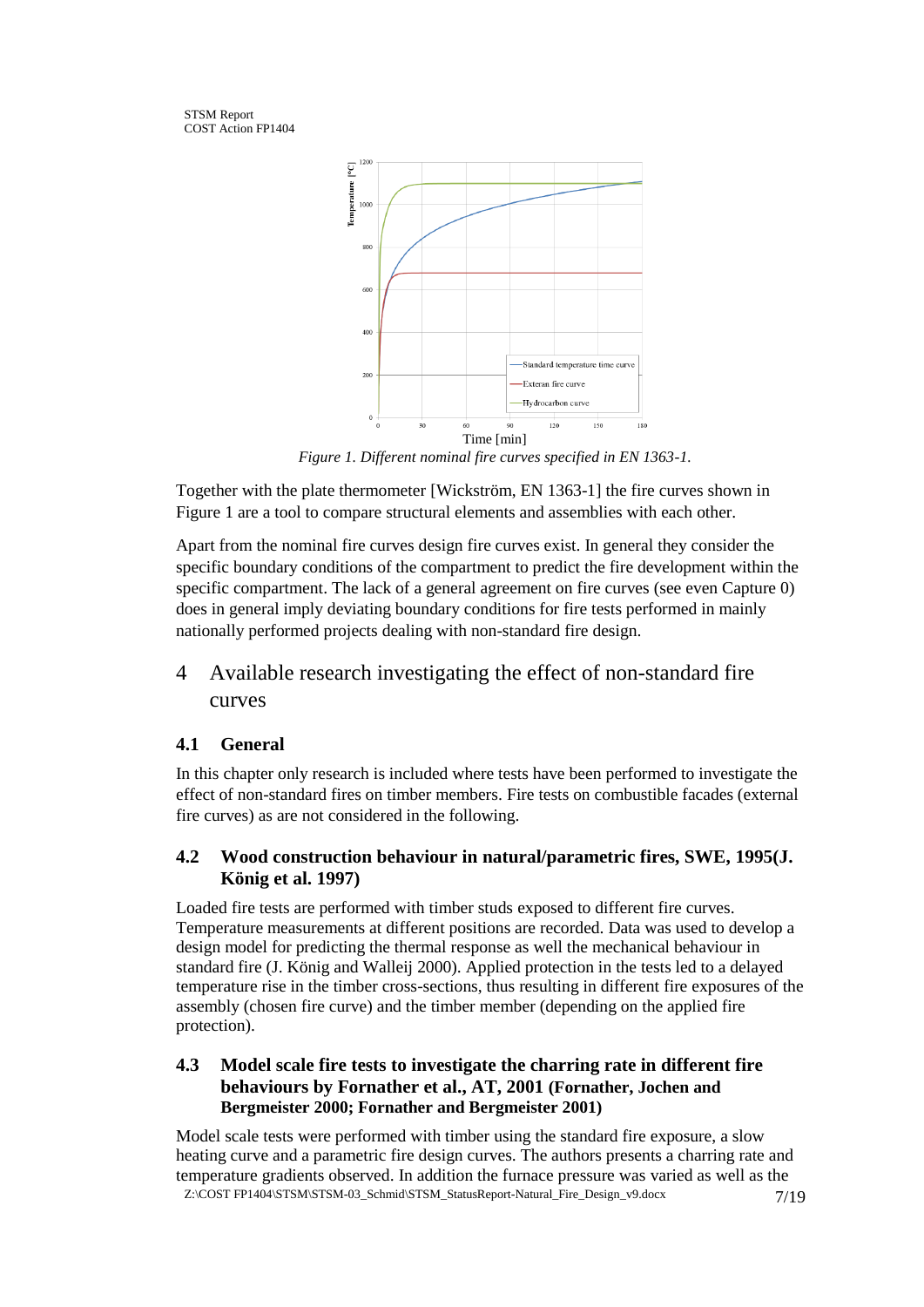temperature control devices. To measure the temperature inside the wood samples, tube thermocouples were used ( $\varnothing$  0.5 mm), further a new technique was developed to measure the residual cross section with drill samples. This technique allowed the measurement of the moisture distribution in the residual cross-section. Increased pressure had an influence on charring when gaps were close to the measurement points, the usage of a PT to control the furnace did not change the charring depth results. The authors conclude that the standard-fire results in the most extreme charring and that the use of parametric curves does not lead automatically to smaller timber cross-section. Solid timber showed slightly higher charring rates (ca. 10%) than glulam timber. The orientation of the annual rings was recorded but no correlation between the orientation and the charring rate was observed.

#### **4.4 Full-scale tests with initially unprotected and protected timber construction, FIN, 2002 (Hakkarainen, n.d.)**

Full scale room fire tests with initially protected and different building assemblies (light and heavy timber construction) were performed. The fire compartment was about the size of an ISO room fire compartment with one opening only ("ISO 9705:1993 - Fire Tests -- Full-Scale Room Test for Surface Products" 2015). Temperature measurements (gas temperature (Leikanger Friquin 2010)) gave low maximum temperatures for the heavy timber constructions (lower than predicted by parametric fire curves for the compartment) while it was between 1000 and 1200°C for sufficiently protected constructions independent on the construction (light and heavy timber-).

It is concluded that the insufficient availability of oxygen in comparison to the production of pyrolysis gases kept the maximum temperature low for heavy timber members. However the plume ignited leaving the compartment which may accelerate vertical fire spread on the façade if done in practice.

#### **4.5 Full scale tests on wooden modular hotels, 2005, CH (Frangi and Fontana 2005)**

Full scale fire tests on wooden modular hotel compartments (area ca. 3 m x 6.5 m x 3 m; light frame timber construction) were performed to investigate the efficiency of different fire safety concepts. Fire growth and spread due to combustible and non-combustible surfaces was compared. A calculated total fire load density of about 365 MJ/m<sup>2</sup> was specified for the non-combustible surface modules and about 2.5 times higher for modules with combustible wall and ceiling linings. With the tests it was proven that the sprinkler system was capable to compensate the influence of a combustible structure on the fire safety. When the sprinkler system was not in use, flash over occurred at about 4 min (combustible linings) and about 6.5 min (non-combustible linings). As observed in (Hakkarainen, n.d.) the external burning out of the window was much more severe than for the modules with non-combustible linings. Due to lower temperature measurements in the rear of the modules the authors assumes lower oxygen content in this area. Temperatures exceeded those of the ISO 834 standard fire ("ISO 834-1:1999 - Fire-Resistance Tests -- Elements of Building Construction -- Part 1: General Requirements" 2015). No significant differences of the room temperature was measured in compartments with or without combustible linings. Simulations with commercial software to predict the fire development deviated significantly from the measured temperature. The authors see the reason for that in the failure (fall-off) of the gypsum plasterboards. One test allowed complete burnout, however, further information is not given.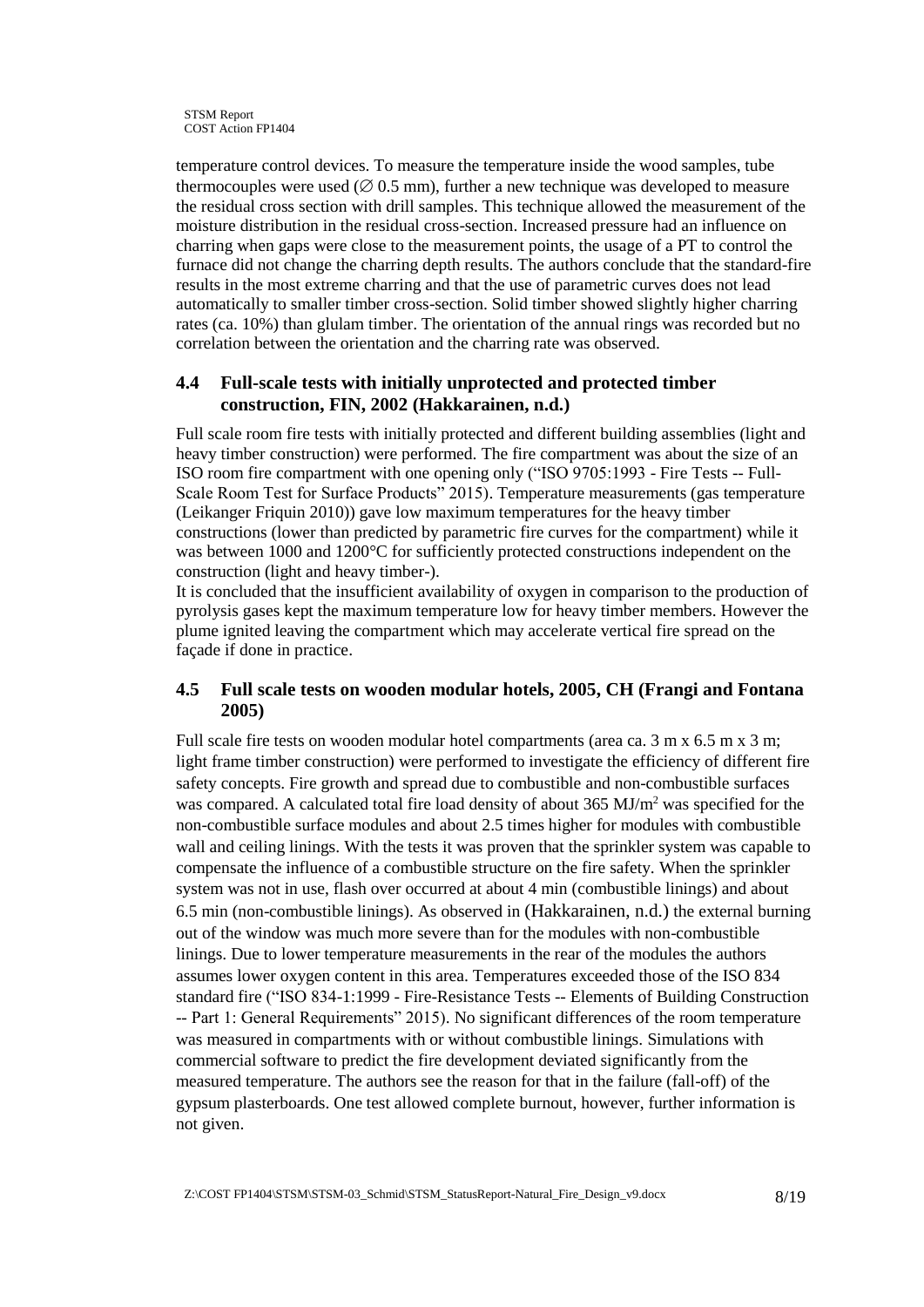#### **4.6 Natural full-scale fire test on a 3 storey CLT timber building, IT, 2008 (Frangi, Andrea, Bochicchio, and Lauriola 2008)**

The authors conducted a natural fire test of a CLT building. The charring depths was determined using a mesh of 300 mm after the tests and resulted in 5 to 10 mm charring. Intervention of the fire brigade terminated the fire after the partial failure of the fire protection system (gypsum plasterboards). Room temperature measurements are available in several positions (TC and PT). Further pressure was measured and gas analysed.

### **4.7 Fire tests on heavy timber elements, NOR, 2010 (Leikanger Friquin 2010)**

An extensive literature review specifies properties influencing the charring rate of large timber elements. Characteristics affecting the charring behaviour are (i) density, (ii) moisture content, (iii) chemical composition, (iv) grain orientation, (v) permeability, (vi) scale effect, (vii) char contraction and (viii) char oxidation and external factors such as (ix) thermal exposure, (x) oxygen concentration and (xi) opening factor. The documented change of these characteristics found in other studies are collected in tables specifying the source. The overall ranges are given in this report in [Table 2.](#page-8-0)

|                                                                                    | Characteristic                 | Investigated range (all studies)                | Max.   |  |
|------------------------------------------------------------------------------------|--------------------------------|-------------------------------------------------|--------|--|
|                                                                                    |                                |                                                 | change |  |
| (i)                                                                                | Density                        | $343\text{kg/m}^3$ to 691 kg/m <sup>3</sup>     | 28%    |  |
|                                                                                    | Hardwood vs.<br>softwood       | Different species                               | 54%    |  |
| (ii)                                                                               | Moisture content               | 0% to 21%                                       | 31%    |  |
| (iii)                                                                              | Chemical                       | Klason lignin $19.8\%$ to 37.1%                 | 29%    |  |
|                                                                                    | composition                    |                                                 |        |  |
| (iv)                                                                               | Grain orientation              |                                                 |        |  |
| (v)                                                                                | Permeability                   | Penetration depth of chemical treatment (3 to   | 52%    |  |
|                                                                                    |                                | 47 mm) and oxygen permeability index (9.76      |        |  |
|                                                                                    |                                | to $10.75$ )                                    |        |  |
| (vii)                                                                              | Char contraction <sup>1)</sup> | 0.784 to 0.862 and 0.594 to 0.703               | 12%    |  |
|                                                                                    | External heat flux             | 17.8kW/m <sup>2</sup> to $75$ kw/m <sup>2</sup> | 104%   |  |
| (x)                                                                                | Oxygen content                 | 4% to 10%                                       | 8%     |  |
| $(x_i)$                                                                            | Opening factor                 | 0.04 to 0.12 m <sup>-1/2</sup>                  | 45%    |  |
| $1$ The factor describes the ratio of the charring depth and the char layer depth. |                                |                                                 |        |  |

<span id="page-8-0"></span>*Table 2. Material characteristics affecting the charring rate as documented in (Leikanger Friquin 2010).*

Three laboratory experiments on large cross-laminated timber panels exposed to three different temperature-time curves were performed as part of this research. It was found that the charring rate is affected by the growth rate of the fire and the maximum temperature but showing a wide scatter.

### **4.8 Fire tests with protected and unprotected CLT elements, CAN, 2012 (McGregor 2013)**

The author performed a series of five tests in a room slightly larger than the ISO room. The HRR was recorded as well as room temperatures (TC trees, one PT) and charring rates. TC (tube -) were used to measure the temperatures within the CLT elements to follow the char line, thus the TCs were installed perpendicular to the isotherms. Tests were performed

Z:\COST FP1404\STSM\STSM-03\_Schmid\STSM\_StatusReport-Natural\_Fire\_Design\_v9.docx 9/19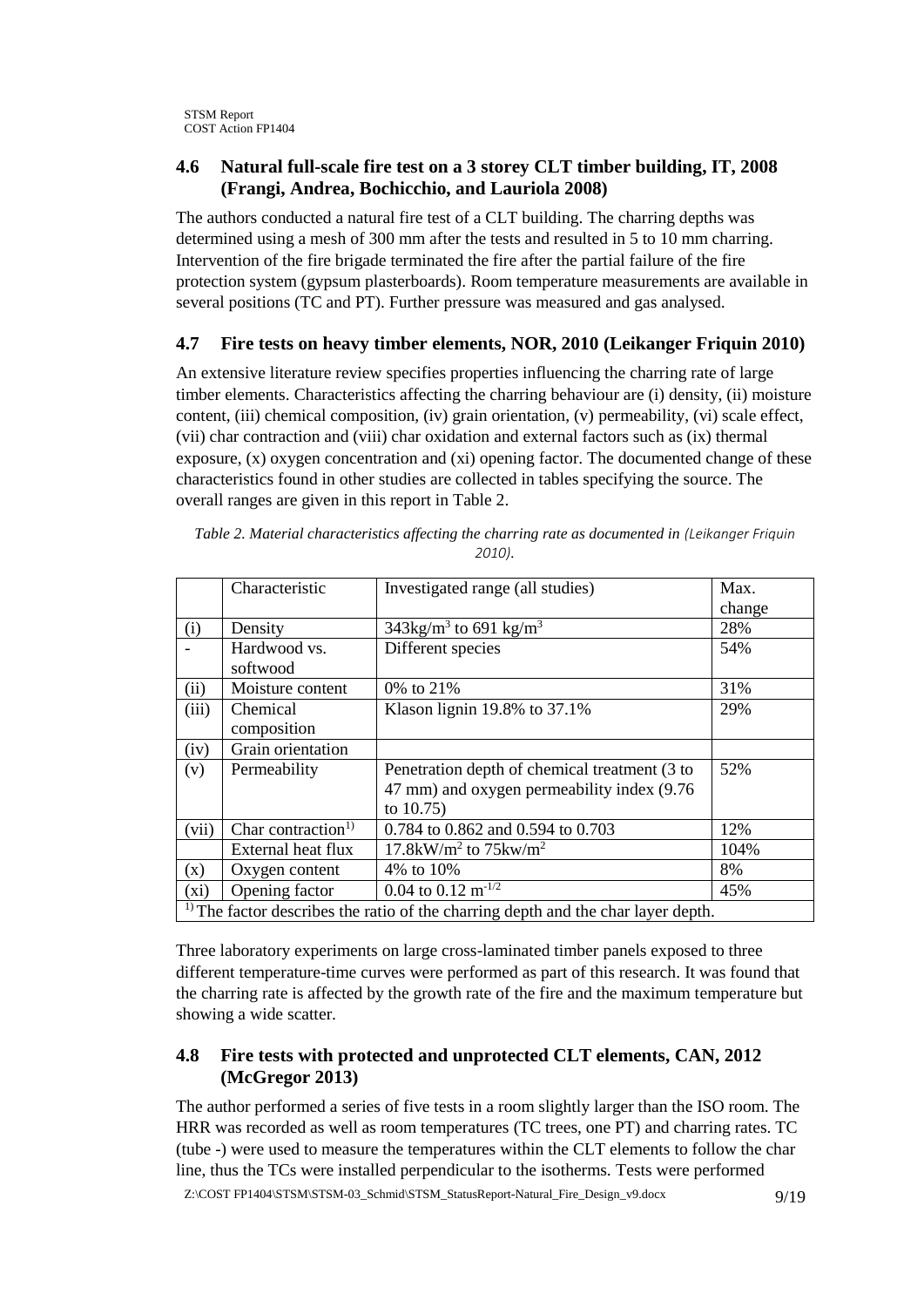initially protected (gypsum plasterboards) as well as unprotected. Adhesive failure was observed (delamination) in some cases which influenced to the overall fire development. The tests were terminated as a burn-out was not expected following the temperature development in the compartment. A special test procedure was used to determine the contribution of the CLT to the fire development and the heat release rate respectively. During the growth phase the PT showed higher temperature than the average temperature of the TC trees, see [Figure](#page-9-0)  [2.](#page-9-0)



<span id="page-9-0"></span>*Figure 2. Time-temperature fire curves and HRR of tests presented in (McGregor 2013).* 

During tests, delamination of wall member layers resulted in a rise of the temperature in the decay phase. After the test the char was removed and the residual cross-section measured to estimate the charring depth. As observed by other authors (Hakkarainen, n.d.), the room temperature dropped in the flashover phase.

#### <span id="page-9-1"></span>**4.9 Loaded large-scale fire tests on glulam beams (Lange et al. 2015)**

A comprehensive comparison of the effect of standard an non-standard fire exposure on the load-bearing capacity of glulam beams was recently performed by Lange et al. (Lange et al. 2015). A novel test set-up allowing simultaneously testing of eight beams with different loads was presented. Further, a comprehensive analysis on the charring rate including the scatter of this important factor was conducted. Further the so called zero-strength layer (depth to take into account the effect of heat on the reduction of strength and stiffness) was investigated for the tested fire exposures. The calculation was performed using backwards calculation according to a proposed methodology (Schmid, Just, et al. 2014).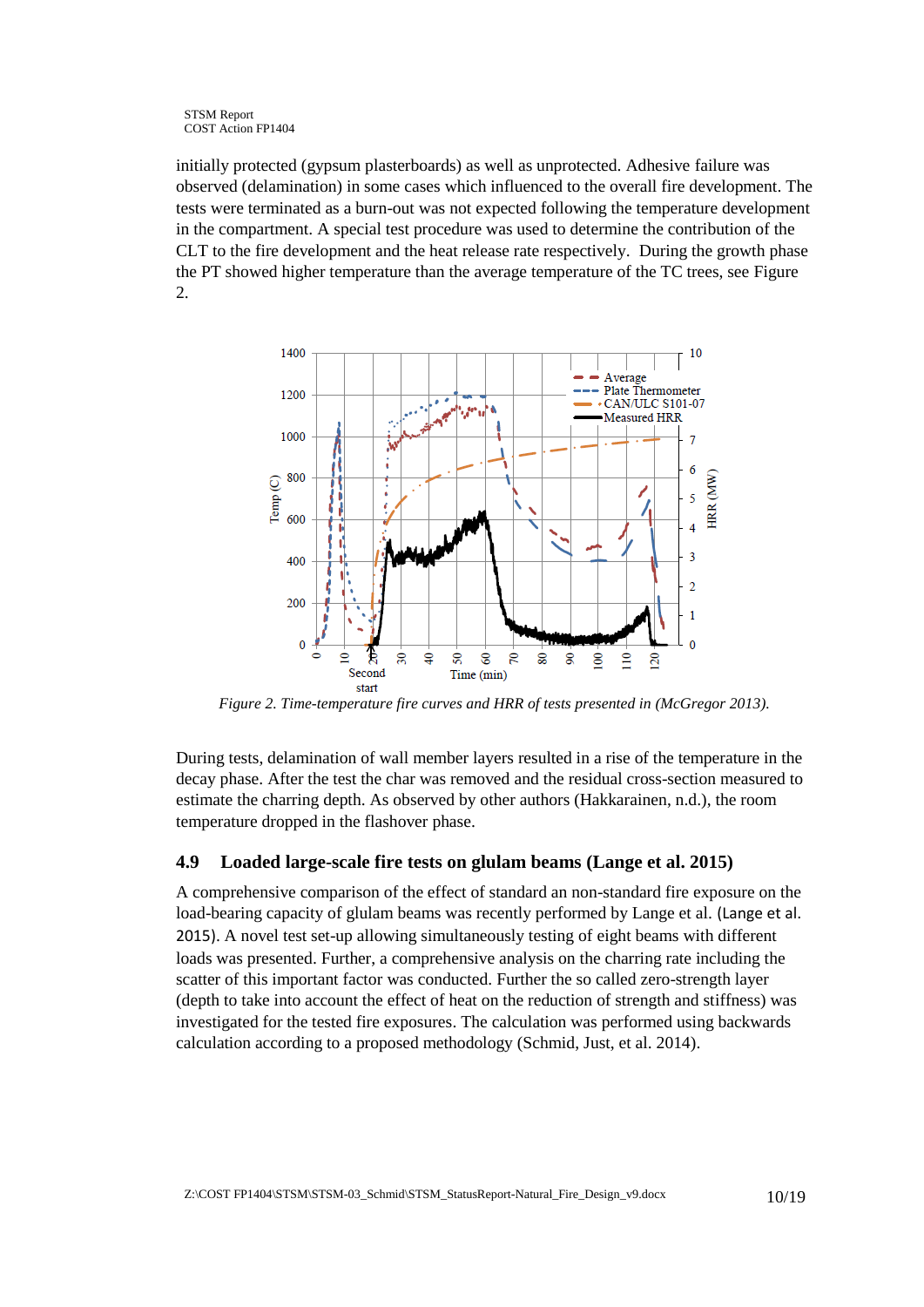



*Figure 3. Time-temperature fire curves of tests presented in (Lange et al. 2015).*

As fire exposure parametric fire curves were chosen. Tests 1 (unloaded) and 2 are close to the ISO 834 standard fire exposure also specified in EN 1363-1. Other tests assumed a "short hot fire" (test 3) and a "long cool fire" (test 4). Test results showed a notional charring rate for the standard fire exposure of about 0.8 mm/min (mean) and an increased charring rate of about 1.1 mm/min for the "short hot fire". The zero-strength layer was found to be slightly higher than double the value given in Eurocode 5 (7 mm) for the standard fire and the "long cool fire" and slightly higher than 7 mm for the "short hot fire".

#### **4.10 Fire tests to investigate the charring behaviour during the decay phase (Kinjo and Yusa 2014)**

Fire tests following the standard fire exposure but with focus on the decay phase were performed by the authors. One reference test, two unloaded tests, two tests with load application after and two loaded fire tests were performed with Japanese larch glulam beams. It was found that charring was close to zero when the burners were turned off after one hour ISO 834 ("ISO 834-1:1999 - Fire-Resistance Tests -- Elements of Building Construction -- Part 1: General Requirements" 2015) fire exposure, independent of the ventilation conditions in the furnace. Corresponding zero strength layers were considerable higher than specified in Eurocode 5("DIN EN 1995-1-2:2010-12 - Beuth.de" 2015). Conducted material tests could not explain the observed losses in load-bearing capacity.

#### **4.11 Fire tests on unloaded glulam beams (Mansson et al. 2015)**

As continuation of the study described in Section [4.9](#page-9-1) fire tests in a mini furnace were performed. The fire exposures were equal to those of (Lange et al. 2015). Different from fullscale tests the furnace temperature was controlled using a shielded thermocouple. Charring rates were analysed for the three fire exposures, however subdivided in the different phases. Depending on the observed phase the results show significant deviation of the notional charring rate of 0.7 mm/min given in ("DIN EN 1995-1-2:2010-12 - Beuth.de" 2015).

| <b>Notional charring</b><br>rate (mm/min) | fire curve           | <b>Phases</b>           | total exposure<br>duration |
|-------------------------------------------|----------------------|-------------------------|----------------------------|
| 1.0                                       | <b>Standard fire</b> |                         | 60 minutes                 |
| 0.8                                       | Standard fire        |                         | 90 minutes                 |
| 0.9                                       | Short hot            | including cooling phase | 60 minutes                 |
| 2.0                                       | Short hot            | Heating phase only      | 25 minutes                 |
| 0.6                                       | Long-cool            | including cooling phase | 120 minutes                |
| 0.9                                       | Long-cool            | Heating phase only      | 60 minutes                 |

*Table 3. Measured charring rates in different phases of the fire exposures (Lange et al. 2015).*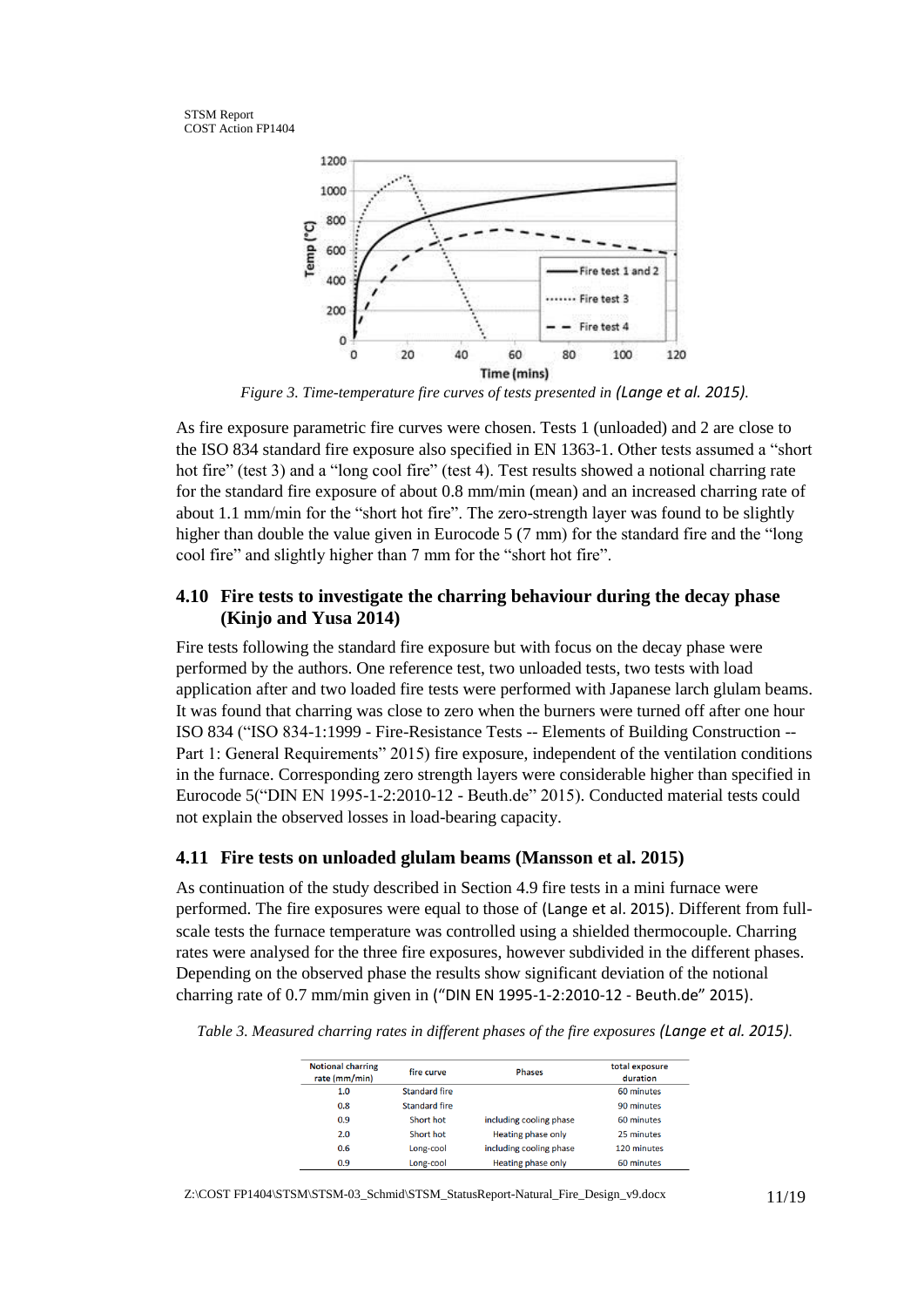#### **4.12 Tests with a radiation panel to evaluate the self-extinguishing ability of fires (Roy 2015)**

Although no fire resistance tests according to a traditional understanding were performed in the study results may contain significant information. The author conducted tests to investigate burn out of solid timber construction in bench tests (cone calorimeter). Burning of untreated massive timber member after flash over is described in a flaming combustion phase followed by smouldering combustion phase which ends in self-extinguishment under certain boundary conditions.

In the experiments where CLT specimens were exposed to a heat flux created by a radiant heat panel up to 75 kW/m2. The temperature measurements within a CLT compartment during a fire test (McGregor 2013) were transferred to heat flux loads used in bench tests, see [Figure 4.](#page-11-0)



<span id="page-11-0"></span>Figure 4. Temperature load of fire tests converted to heat flux to the surface loads (Roy 2015).

The temperature inside the specimen, on the surface, the loss of mass and heat release rate was measured.

A second test series modelled design fires. It was calculated that a heat flux to the surface of 250 kW/m2 would appear in these fires; the authors chose a HRR of 63 kW for the tests considering the size of the ad-hoc test set-up (compartment 50 cm x 50 cm x 50 cm). In this tests CLT samples were mounted on different sides of the compartment. A threshold heat flux to the surface of 6 kW/m2 (at 0,5m/s air flow) is specified as limit for selfextinguishing.

#### 5 Models for non-standard fire tests

#### **5.1 General**

Models to describe the performance of timber structures exposed to non-standard fires are either of very general nature or specialized for a type of application, e.g. light weight timber frame walls. Below some examples are given.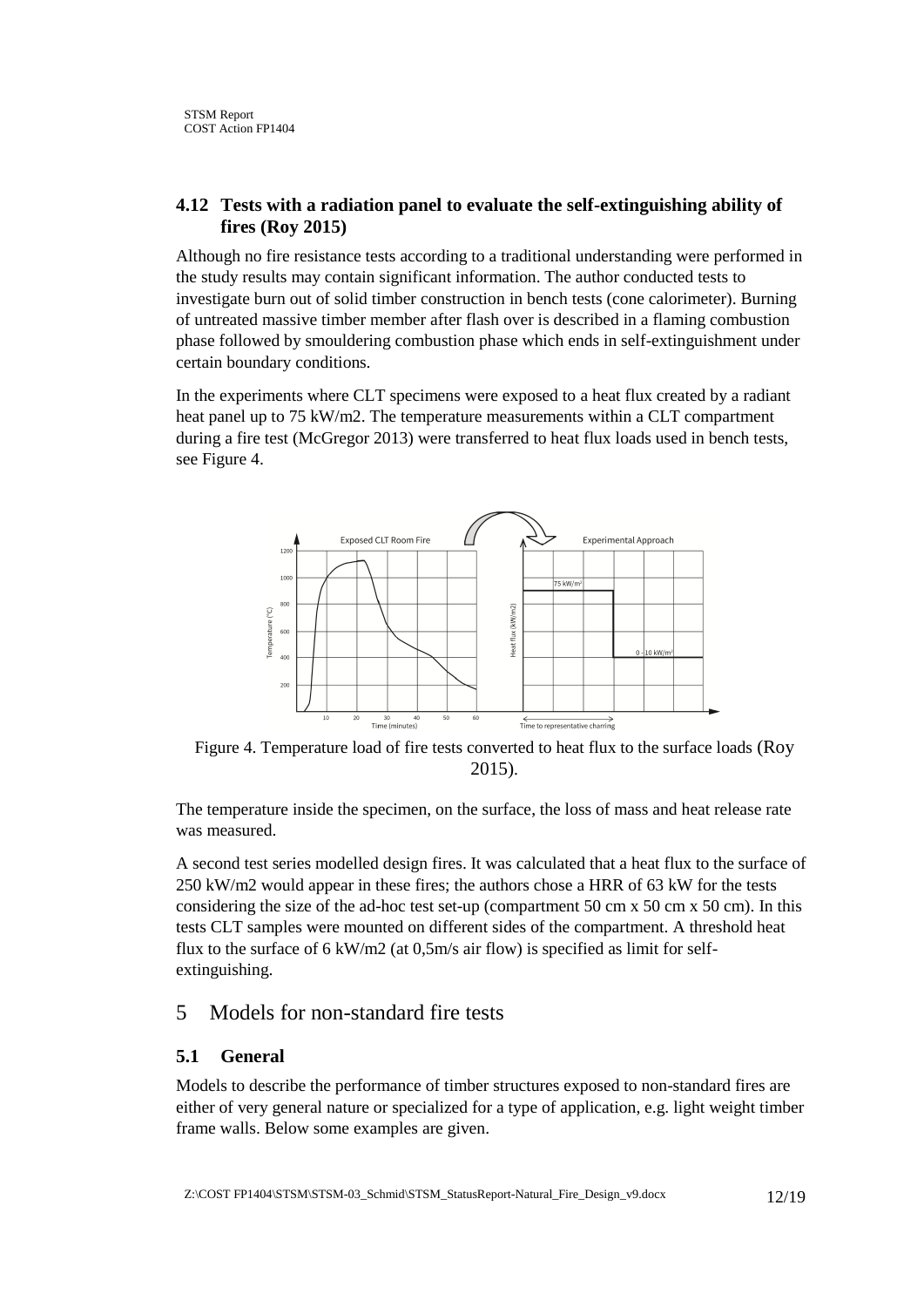Charring rates for both nominal- (standard-) and parametric fire developments can be found in EN 1995-1-2 ("DIN EN 1995-1-2:2010-12 - Beuth.de" 2015). Besides the charring, the change of material characteristics such as strength and stiffness of the residual, partly heated, cross-section has to be taken into account deriving the load-bearing capacity.

General FEM software needs the thermal conductivity, the density and the heat capacity as function of the material temperature for thermal modelling. Data is available in literature, e.g. (Hurley et al. 2016) or specialized on timber structures in (Ostman et al. 2010). It should be noted that the range of direct measurements is limited by the measurement equipment influencing the application range.

The material properties of timber exposed to fire in Eurocode 5 ("DIN EN 1995-1-2:2010-12 - Beuth.de" 2015) are considered as effective material properties as the effect of fire on the material is considered using the change of the characteristics density, thermal conductivity and heat capacity only; effects as mass transfer due to the movement of e.g. water are not considered (Jürgen König 2005). The effective material properties are developed by backwards calculation based on temperature measurements in fire resistance tests of initially protected and initially unprotected timber members (Schmid, König, and Just 2012). Due to the fact that the properties were fitted to specific fire exposures these effective material properties may not allow general application to other fire exposures (Jürgen König 2006).

#### **5.2 Approach by König, Modification of the gas temperature (Jürgen König 2006)**

König (Jürgen König 2006) states the need to consider the different boundary conditions in the fully developed fire after flash-over and in the decay phase to predict the heating of timber members. König observed higher temperatures in the char layer compared to the decreasing gas temperature in the decay phase. Thus, he proposes to take this effect into account by means of an increased effective gas temperature to consider glowing combustion. The latter has been modelled by Fredlund (Fredlund 1988), however there is no information about a successful re-application of the model.

#### **5.3 Approach by Hopkin, Modification of the material characteristics (Hopkin et al. 2011)**

Another approach was published by Hopkin et al. The approach addresses the limitations of the Eurocode 5 model for non-standard fire exposure. The authors aimed for effective material properties for timber which can be used in commercial FEM software. These effective properties of timber were developed for the char layer in the heating phase. Further the application of such effective properties in the cooling phase are discussed here.

#### **5.4 Comparison between experimental results, analytical methods and numerical analysis (Salminen 2015)**

The paper focuses on the prediction of the residual cross-section for non-standard fire exposure. The author used studies with documented non-standard fire tests (Hakkarainen, n.d.; J. König et al. 1997; Kinjo and Yusa 2014). For calculation of the continuous charring observed during the decay phase in fire resistance tests (J. König et al. 1997) a not further specified heat flux at the timber surface in contact with the fire compartment was taken into account by simulations. The author found a good agreement between calculations of the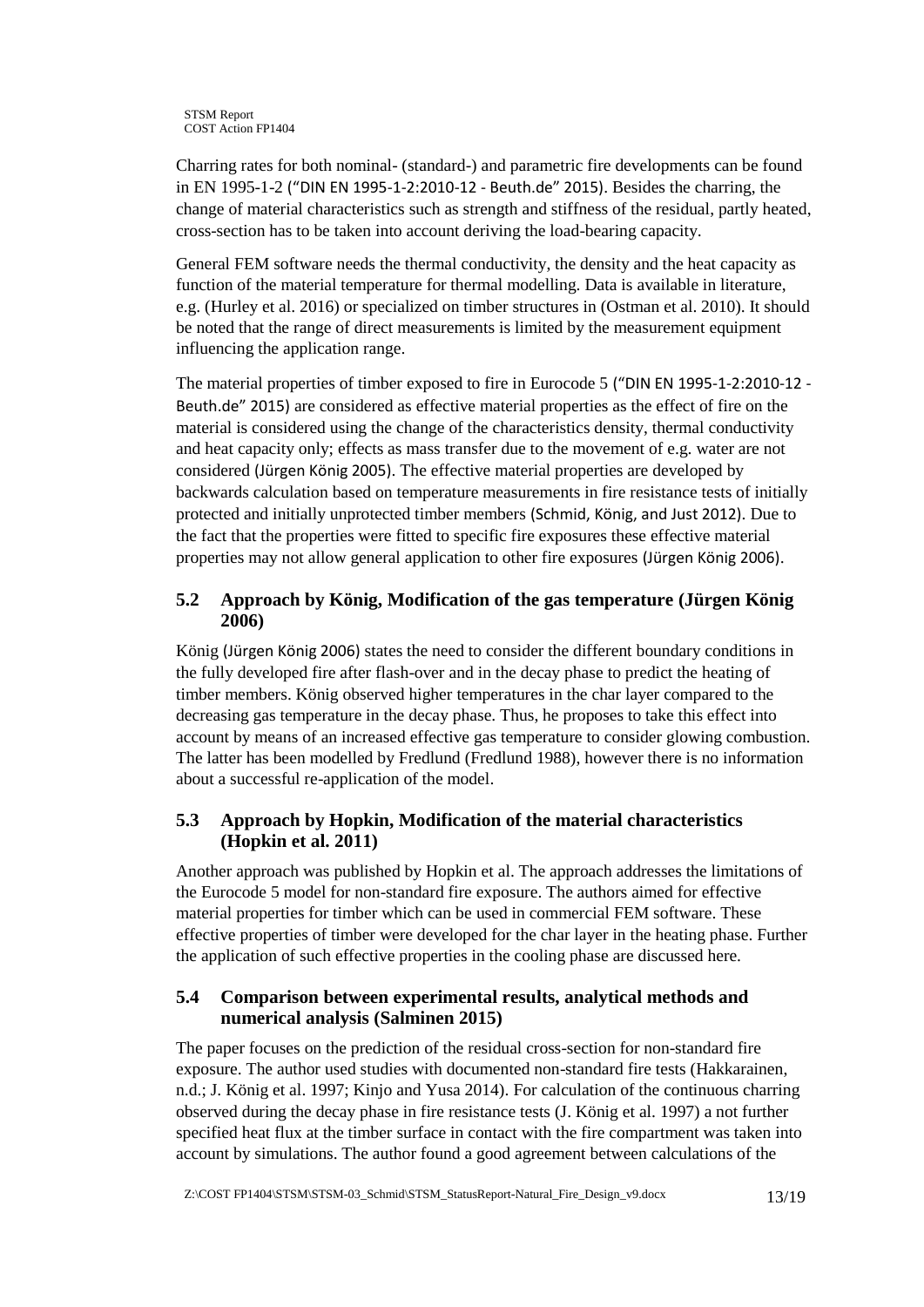```
STSM Report
COST Action FP1404
```
charring behaviour during the heating phase by means of modified material properties for wood as proposed by other authors (Hopkin et al. 2011).

#### **5.5 Connection between tests of different scales**

Test results and test documentation is available for three different kind of tests. These can be grouped in (i) fire resistance tests in standard testing furnaces following non-standard fire curves, (ii) bench tests with samples exposed to a defined incident heat flux to a specimen's surface (e.g. cone-calorimeter tests) and (iii) room fire tests which are performed in outdoors or indoors.

Babrauskas (Babrauskas 2005) compared results from fire resistance tests to standard fires with bench tests and constant incident heat fluxes and room fire tests. He found ranges between 0.5 mm/min and 0.8 mm/min for typical densities for fire exposures up to 30 and 60 minutes. Further he presents results of bench tests with charring rates up to about 100 mm/min for about 3000 kW/m<sup>2</sup> (brief exposures). Babrauskas reported a strong dependency of the effect of the time period (typically 15 to 45 minutes) for cone calorimeter tests. Babrauskas approach to connect the bench tests with the fire resistance tests uses documented heat flux measurements in furnaces. Babrauskas specifies the average heat flux for the first 60 minutes of fire exposure which is about between 70 and 100 kW/m<sup>2</sup>. d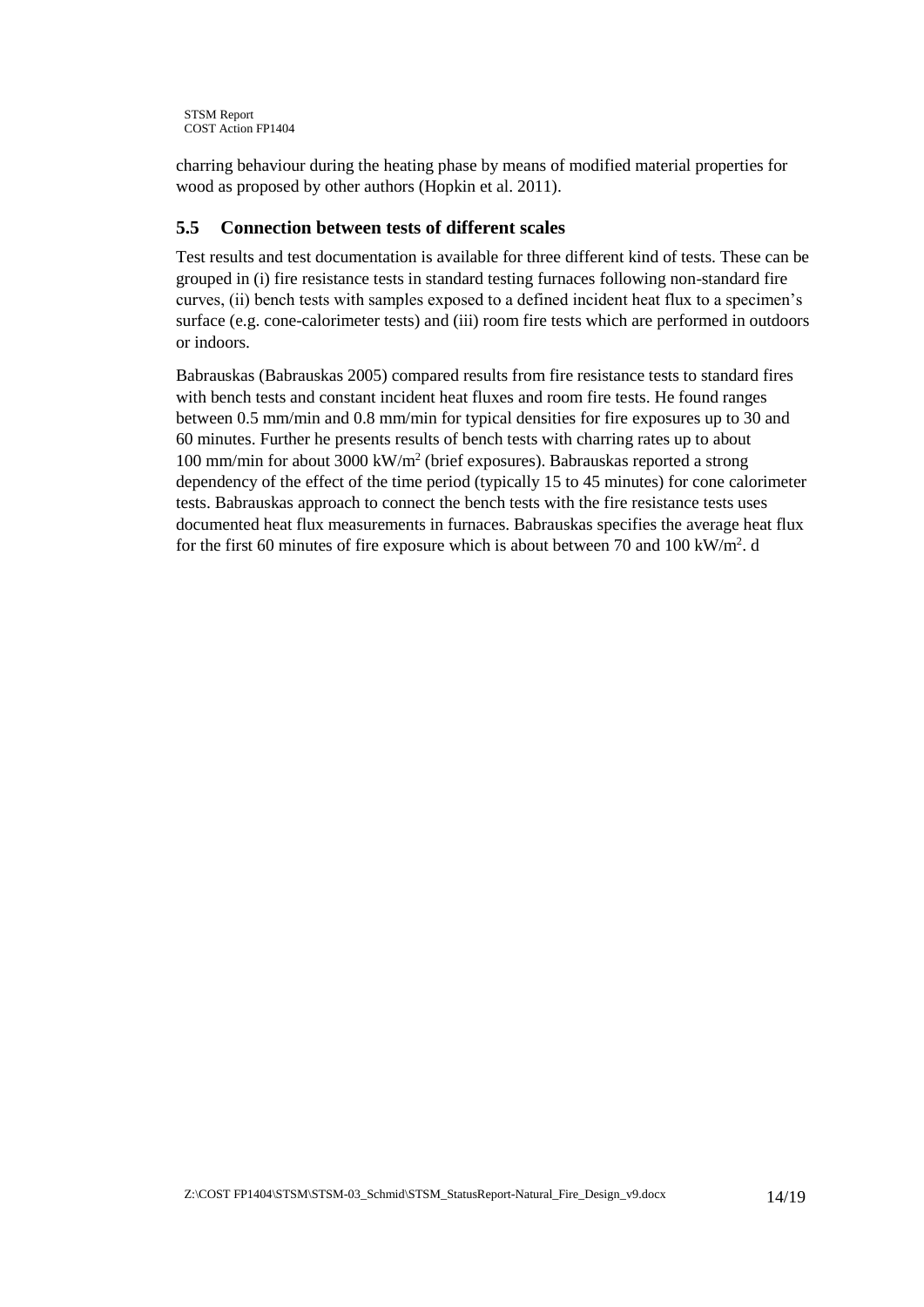# 6 Models for wood burning

There are numerous studies on the behaviour of the material wood in fire. General models are based on the Fourier equation and were adopted using constant or temperature depending material properties by different authors. Pyrolysis models presented in the past (Lizhong et al. 2007; M Shearpoint and Quintiere 2000; Lautenberger and Fernandez-Pello 2009) base on the fundamentals of the mathematical decomposition model for wood presented by Kung (Kung 1972). Kungs model is based on the Arrhenius decomposition reaction and results in parabolic partial differential equations with specified boundary conditions. Kung solved the equations numerically aware of the limited knowledge regarding the material properties.

Lautenberger et al. see limitations in TGA test environments due to the unrealistic penetration of the ambient air into the samples (Lautenberger and Fernandez-Pello 2009). This might explain why TGA developed char models need significant calibration factors.

One limitations of the pyrolysis models may be the limited time these models are verified, often up to 10 minutes only, as well as the constant heat flux exposures.

# 7 Conclusions and suggestions for further investigations

Recently a comprehensive document with suggestions for further investigations was published(Buchanan, Ostman, and Frangi 2014). This section focuses on the needs with respect to simulation techniques in connection to the data collection, fire testing.

In general the techniques of temperature measurements are poorly described in fire test reports and documentation. Reporting fire tests, documents often specify a room temperature, however, it remains unclear which kind of temperature was measured, e.g. if the gas temperature has been measured by means of small thermocouples or if an AST was measured.

Temperature measurements within the timber sections are rarely included in the documentation. While the diameter of the TC seem to have little influence on the temperature measurement, the direction of the hole (parallel or orthogonally to the isotherms) and the design of the hot junction (e.g. welded or by means of metal connectors) may influence the result. The diameter of the bore hole may influence the measurement due to convention in the void for larger diameters but the diameter itself affects the connection of the temperature measurement point to the position in the cross-section.

It seems that not only the migration of mass seem to be a major problem but also the change of the depth of the solid itself. It is unclear how the phenomenon of char contraction(White 2015) can be addressed at the moment which prevents the successful application of FEM.

In several discussions [\(CIB W18, INTER\)](http://holz.vaka.kit.edu/392.php) the Eurocode 5 material properties in the fire part are questioned. These effective properties are used for modelling in commercial Ongoing research investigating the effect of non-standard fire curves

#### **8.1 General**

As the timber industry expects advantages designing timber structures exposed to nonstandard fires, e.g. considering specific, lower fire load densities (e.g. in hotels), very ambition projects are ongoing at the moment. However, available studies are a result of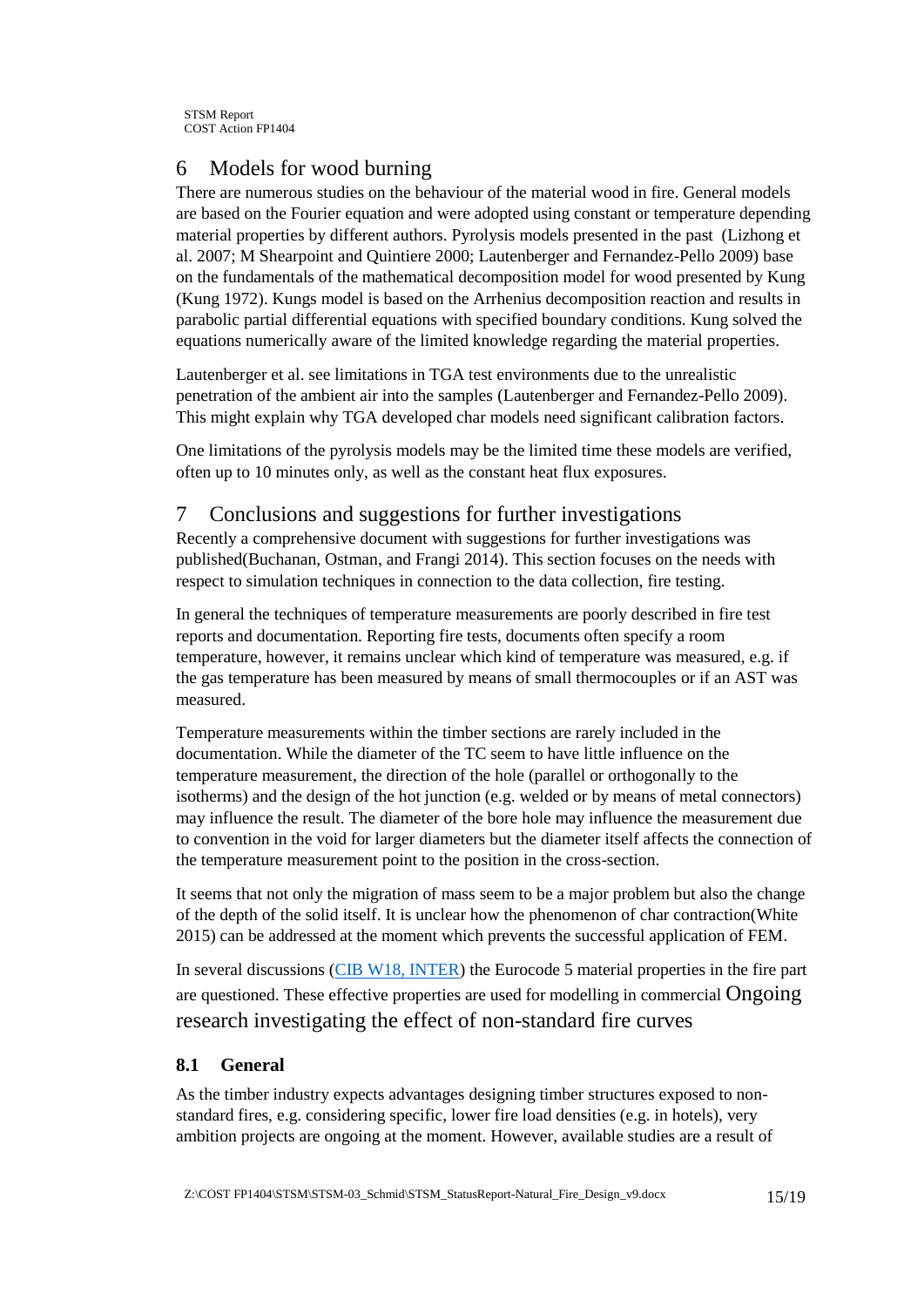```
STSM Report
COST Action FP1404
```
earlier initiatives which contributed to the topic but did not result in a general valid approach for the structural timber design.

### **8.2 UK initiatives**

At The University of Edinburgh a new testing methodology based on heat radiant panel ("H-TRIS) has been pushed forward recently (Maluk et al. 2012). Originally developed for concrete structures it has been applied to timber members such as CLT. Advantages of the testing methodology are specified as increased reliability and lower testing time and costs. However, the testing procedure has to be adjusted corresponding to a fire test.

#### **8.3 CH initiatives**

Specialized on combining models at ambient temperature with fire design the strength of ETH initiatives are the simulation of fire tests covering the scatter of the material. A general weakness of all fire tests is the poor description of the material properties of the tested timber member (Schmid, Klippel, et al. 2014). An accurate prediction of the load bearing capacity is needed to evaluate the influence of heat on the change of material characteristics in the residual cross-section (Schmid, Just, et al. 2014). Combining the prediction model for timber members based on comprehensive material investigations (Fink 2014) with thermal simulations the number of cost and money consuming fire tests may be minimized. In one project the fife percentile value of the material timber in the fire situation is under investigation. The variation of the source material will be considered. The approach was already used to compare the influence of finger-joints in glulam with other defects in standard fire (Klippel 2014).

#### **8.4 SE initiatives**

Investigations in Sweden have traditionally focused on the end-user application of the results. Aim of studies have been easy-to-use models in Eurocode 5 ("DIN EN 1995-1- 2:2010-12 - Beuth.de" 2015). The actual design procedure is the RCSM using an effective residual cross-section. However, recent analysis of a comprehensive collection of standard fire tests question the procedure (Schmid, Klippel, et al. 2014). Full-scale testing of loadbearing elements showed expected deviations in case of non-standard fire exposure (Lange et al. 2015). At the moment, the charring rate for different fire exposures are under investigation. A COST Action (COST Action FP1404) was initiated to coordinate further research with respect to structural members (WG2) where a Task Group on non-standard fires was started. The reliability of timber structures is one focus of actual research.

#### **8.5 GER initiatives**

Recent investigations at TUM compare different fire design procedures as well as modelling of the response of timber members in different fire scenarios. The studies undertaken showed that the different national regulations may lead to different design fires which may result in different testing condition. Thus the comparison of test results may be very complex. While the parametric fire curves are usually accepted in UK and Scandinavia, other countries (e.g. Germany) use a considerable different temperature drop rate in the decay phase. The present differences do not allow the development of simple effective material properties. (Werther 2016)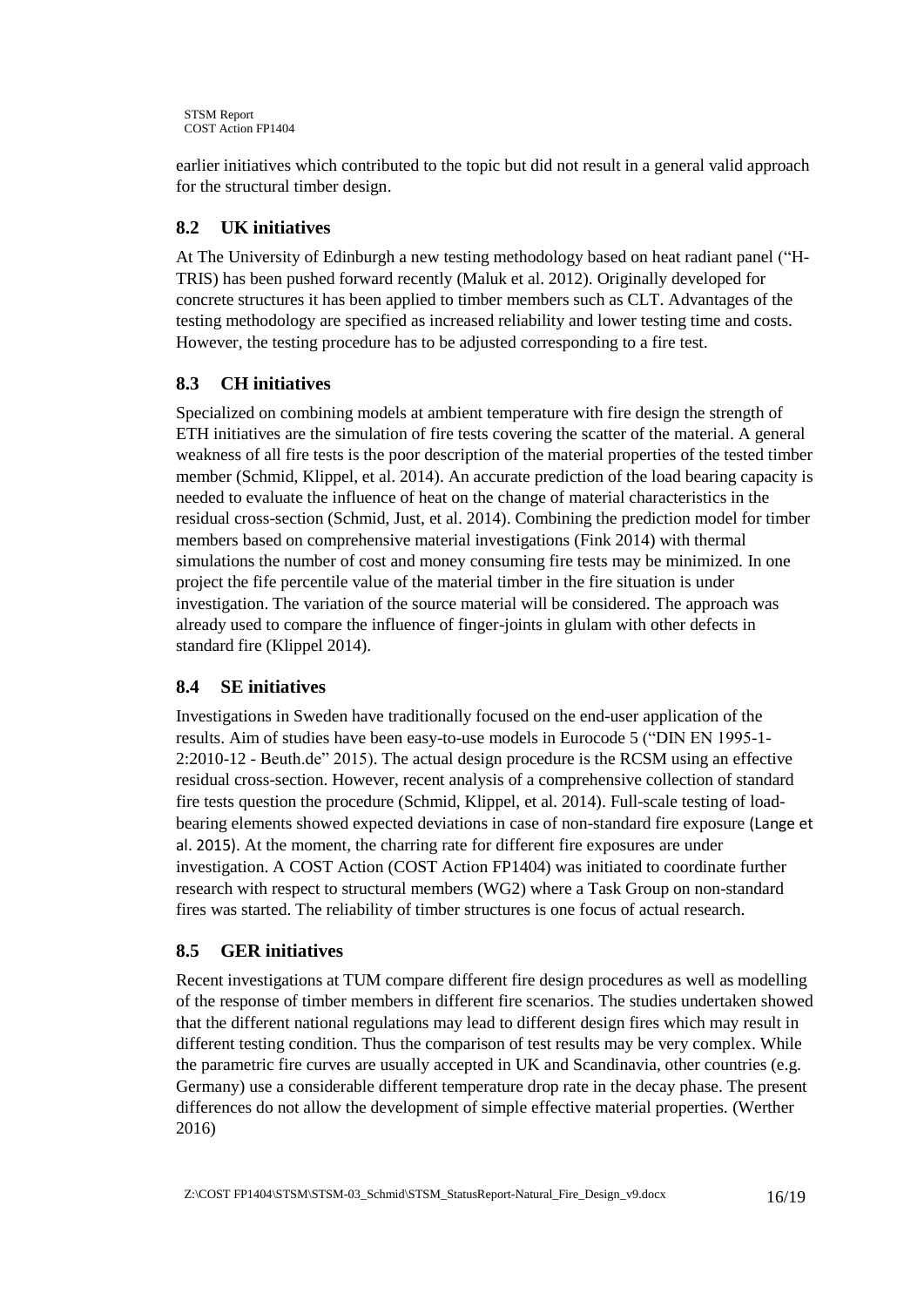```
STSM Report
COST Action FP1404
```
# **8.6 SLO initiatives**

Simulation techniques were recently developed to consider charring and heating of the timber member including mass flow. For the thermal analysis Fourier partial differential equation are used. The scatter of the material properties (density, thermal conductivity and moisture coefficient) are considered using a probabilistic approach. The outcome will be presented at among others WCTE 2016. (Pečenko 2016)

# 9 Acknowledgements

The author expresses acknowledgements to COST supporting this literature study in the framework of an STSM which was performed at ETH Zurich, the host institute which provided the working environment as well as the Swedish research fund "FORMAS" providing financial funding to investigate natural fires and timber structures.

# 10 References

- Babrauskas, Vytenis. 2005. "Charring Rate of Wood as a Tool for Fire Investigations." *Fire Safety Journal* 40 (6): 528–54. doi:10.1016/j.firesaf.2005.05.006.
- Buchanan, Andrew, Birgit Ostman, and Andrea Frangi. 2014. "White Paper Fire Resistance of Timber Structures - A Report for the National Institute of Standards and Technology." NIST.
- "DIN EN 1995-1-2:2010-12 Beuth.de." 2015. Accessed October 20.

http://www.beuth.de/de/norm/din-en-1995-1-2/134277906.

- Fink, Gerhard. 2014. "Influence of Varying Material Properties on the Load-Bearing Capacity of Glued Laminated Timber." http://e-collection.library.ethz.ch/view/eth:47072.
- Fornather, Jochen, and Konrad Bergmeister. 2000. "Forschungsprojekt 'Brandschutz im Hochbau' - Versuchsbericht - Kleinbrandversuchsreihe 1, Teil 1 (KBV 1/1)."
- Fornather, Jochen, and Konrad Bergmeister. 2001. "Forschungsprojekt 'Brandschutz im Hochbau' - Versuchsbericht - Kleinbrandversuchsreihe 1, Teil 2 (KBV 1/2)."
- Frangi, Andrea, Giovanna Bochicchio, and Marco Pio Lauriola. 2008. "Natural Full-Scale Fire Test on a 3 Storey XLam Timber Building." In .
- Frangi, ANDREA, and MARIO Fontana. 2005. "Fire Performance of Timber Structures under Natural Fire Conditions." *Fire Safety Science* 8: 279–90.
- Fredlund, Bertil. 1988. "A Model for Heat and Mass Transfer in Timber Structures during Fire: A Theoretical, Numerical and Experimental Study." *ISSN: 0282-3756*. http://lup.lub.lu.se/record/1669925.
- Hakkarainen, Tuula. n.d. "Post-Flashover Fires in Light and Heavy Timber Construction Compartments."
- Hopkin, D.J., J. El-Rimawi, V. Silberschmidt, and T. Lennon. 2011. "An Effective Thermal Property Framework for Softwood in Parametric Design Fires: Comparison of the Eurocode 5 Parametric Charring Approach and Advanced Calculation Models." *Construction and Building Materials* 25 (5): 2584–95. doi:10.1016/j.conbuildmat.2010.12.002.
- Hurley, Morgan J., Daniel T. Gottuk, John R. Hall, Kazunori Harada, Erica D. Kuligowski, Milosh Puchovsky, Jose´ L. Torero, John M. Watts, and Christopher J. Wieczorek, eds. 2016. *SFPE Handbook of Fire Protection Engineering*. New York, NY: Springer New York. http://link.springer.com/10.1007/978-1-4939-2565-0.
- "ISO 834-1:1999 Fire-Resistance Tests -- Elements of Building Construction -- Part 1: General Requirements." 2015. Accessed October 21. http://www.iso.org/iso/catalogue\_detail.htm?csnumber=2576.
- Z:\COST FP1404\STSM\STSM-03\_Schmid\STSM\_StatusReport-Natural\_Fire\_Design\_v9.docx 17/19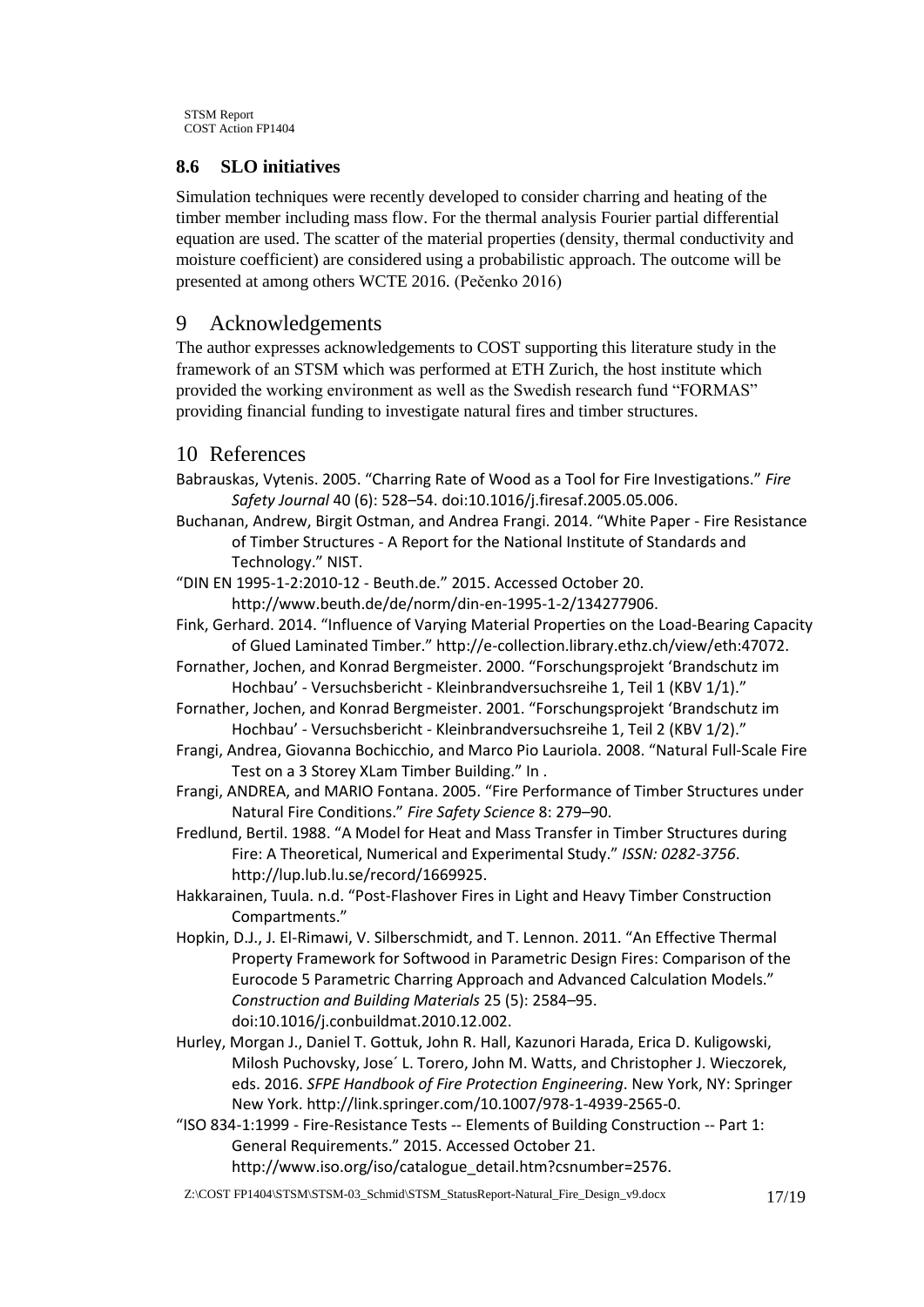- "ISO 9705:1993 Fire Tests -- Full-Scale Room Test for Surface Products." 2015. Accessed November 6. http://www.iso.org/iso/catalogue\_detail.htm?csnumber=17561.
- Kinjo, H, and S Yusa. 2014. "Fire Performance, Including the Cooling Phase, of Structural Glued Laminated Timber Beams." In *8th International Conference on Structures in Fire*, 593–600. Shanghai, China.
- Klippel, Michael. 2014. "Fire Safety of Bonded Structural Timber Elements." Diss., Eidgenössische Technische Hochschule ETH Zürich, Nr. 21843, 2014. http://ecollection.library.ethz.ch/view/eth:8720.
- König, J., J. Norén, Frits Bolonius Olesen, and F. Toft Hansen. 1997. "Timber Frame Assemblies Exposed to Standard and Parametric Fires." http://vbn.aau.dk/en/publications/timber-frame-assemblies-exposed-to-standardand-parametric-fires(010efc50-a86a-11da-8341-000ea68e967b).html.
- König, Jürgen. 2005. "Structural Fire Design according to Eurocode 5—design Rules and Their Background." *Fire and Materials* 29 (3): 147–63. doi:10.1002/fam.873.
- ———. 2006. "Effective Thermal Actions and Thermal Properties of Timber Members in Natural Fires." *Fire and Materials* 30 (1): 51–63. doi:10.1002/fam.898.
- König, J., and L. Walleij. 2000. "Timber Frame Assemblies Exposed to Standard and Parametric Fires: Part 2: A Design Model for Standard Fire Exposure." *Rapport - Institutet För Träteknisk Forskning*, no. 0001001: 1–76 pp.
- Kung, Hsiang-Cheng. 1972. "A Mathematical Model of Wood Pyrolysis." *Combustion and Flame* 18 (2): 185–95. doi:10.1016/S0010-2180(72)80134-2.
- Lange, David, Lars Boström, Joachim Schmid, and Joakim Albrektsson. 2015. "The Reduced Cross Section Method Applied to Glulam Timber Exposed to Non-Standard Fire Curves." *Fire Technology* 51 (6): 1311–40. doi:10.1007/s10694-015-0485-y.
- Lautenberger, Chris, and Carlos Fernandez-Pello. 2009. "A Model for the Oxidative Pyrolysis of Wood." *Combustion and Flame* 156 (8): 1503–13. doi:10.1016/j.combustflame.2009.04.001.
- Leikanger Friquin, Kathinka. 2010. "Charring Rates of Heavy Timber Structures for Fire Safety Design-A Study of the Charring Rates under Various Fire Exposures and the Influencing Factors." Trondheim: Norwegian University of Science and Technology.
- Lizhong, Yang, Guo Zaifu, Zhou Yupeng, and Fan Weicheng. 2007. "The Influence of Different External Heating Ways on Pyrolysis and Spontaneous Ignition of Some Woods." *Journal of Analytical and Applied Pyrolysis* 78 (1): 40–45. doi:10.1016/j.jaap.2006.04.001.
- Maluk, Cristian, Luke Bisby, Giovanni Terrasi, Michal Krajcovic, and Jose L. Torero. 2012. "Novel Fire Testing Methodology: Why, How and What Now?" https://www.era.lib.ed.ac.uk/handle/1842/6624.
- Mansson, Sofia, David Ronstad, David Lange, and Lars Boström. 2015. "Mini-Furnace Testing of Timber Elements Exposed to Parametric Fires." In *Proceedings of the 1st European Workshop Fire Safety of Green Buildings*. Berlin: Shaker Verlag GmbH.
- Mazzolani, Federico M. 2010. *Urban Habitat Constructions Under Catastrophic Events: COST C26 Action Final Report*. CRC Press.
- McGregor, C. 2013. "Contribution of Cross-Laminated Timber to Room Fires." Ottawa-Carleton: Ottawa-Carleton Institute of Civil and Environmental Engineering.
- M Shearpoint, and Quintiere. 2000. "Predicting the Burning of Wood Using an Integral Model." National Institute of Standards and Technology.
- Ostman, Birgit, Eskko Mikkol, Rene Stein, Andrea Frangi, Jürgen König, Dhionis Dhima, Tuula Hakkarainen, and Julie Bregulla. 2010. *Fire Safety in Timber Buildings : Technical Guideline for Europe*. Stockholm.
- Z:\COST FP1404\STSM\STSM-03\_Schmid\STSM\_StatusReport-Natural\_Fire\_Design\_v9.docx 18/19